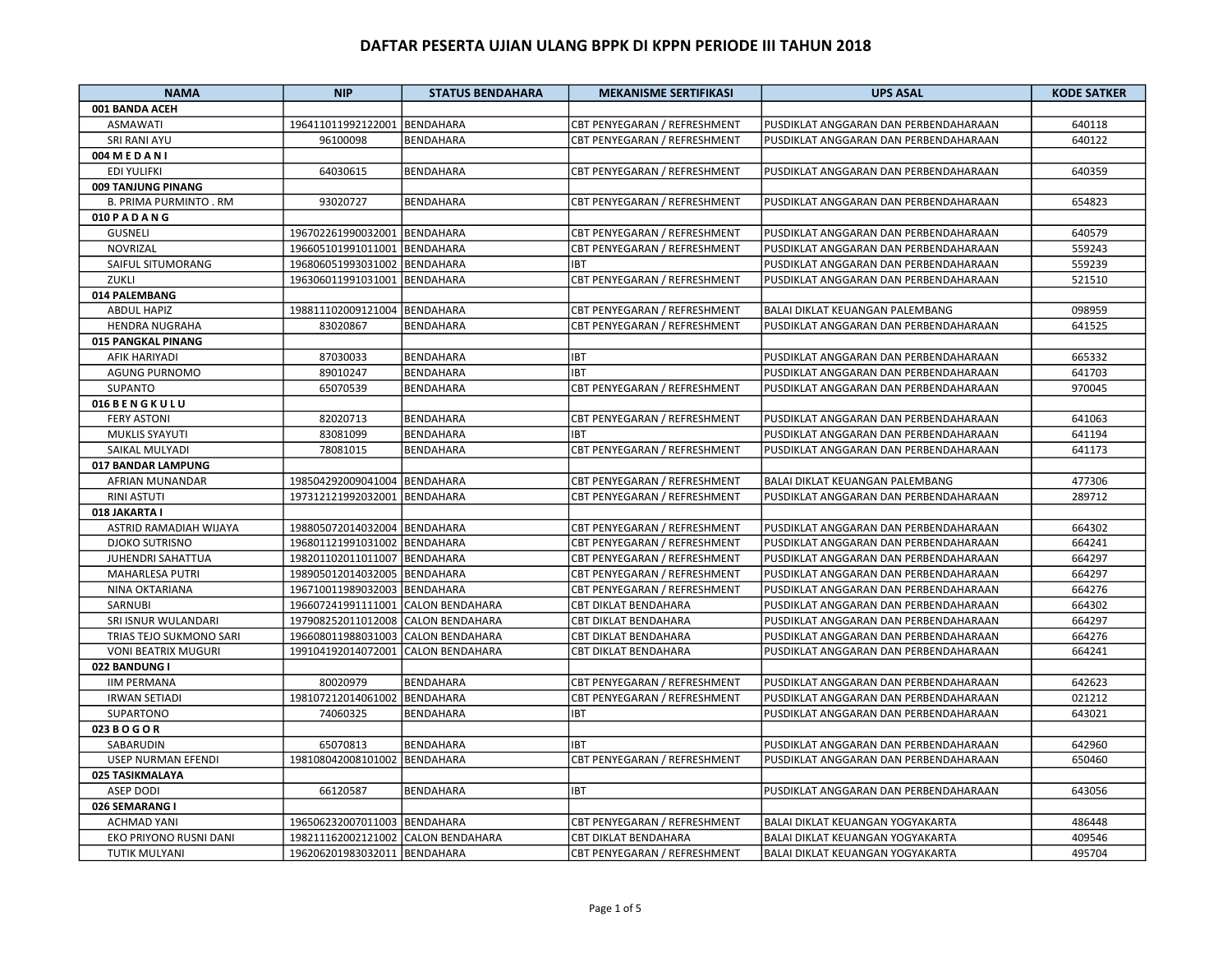| 030 YOGYAKARTA<br><b>CALON BENDAHARA</b><br>415686<br>198409042008122001<br><b>CBT DIKLAT BENDAHARA</b><br>PUSDIKLAT ANGGARAN DAN PERBENDAHARAAN<br>ANDRIYANI<br><b>DEWI ANGGRAINI</b><br><b>BENDAHARA</b><br>CBT PENYEGARAN / REFRESHMENT<br>PUSDIKLAT ANGGARAN DAN PERBENDAHARAAN<br>643831<br>80030841<br>197509272002122001<br><b>BENDAHARA</b><br>CBT PENYEGARAN / REFRESHMENT<br>414741<br><b>NURUL HIDAYATI</b><br>PUSDIKLAT ANGGARAN DAN PERBENDAHARAAN<br>032 M A L A N G<br><b>ARMITA EKO WATI</b><br>196511181987012001<br><b>BENDAHARA</b><br>CBT PENYEGARAN / REFRESHMENT<br>BALAI DIKLAT KEUANGAN MALANG<br>400923<br><b>INDRA HAYATI ROFI'AH</b><br>197706222005012008<br><b>CALON BENDAHARA</b><br><b>CBT DIKLAT BENDAHARA</b><br><b>BALAI DIKLAT KEUANGAN MALANG</b><br>400923 |
|-------------------------------------------------------------------------------------------------------------------------------------------------------------------------------------------------------------------------------------------------------------------------------------------------------------------------------------------------------------------------------------------------------------------------------------------------------------------------------------------------------------------------------------------------------------------------------------------------------------------------------------------------------------------------------------------------------------------------------------------------------------------------------------------------|
|                                                                                                                                                                                                                                                                                                                                                                                                                                                                                                                                                                                                                                                                                                                                                                                                 |
|                                                                                                                                                                                                                                                                                                                                                                                                                                                                                                                                                                                                                                                                                                                                                                                                 |
|                                                                                                                                                                                                                                                                                                                                                                                                                                                                                                                                                                                                                                                                                                                                                                                                 |
|                                                                                                                                                                                                                                                                                                                                                                                                                                                                                                                                                                                                                                                                                                                                                                                                 |
|                                                                                                                                                                                                                                                                                                                                                                                                                                                                                                                                                                                                                                                                                                                                                                                                 |
|                                                                                                                                                                                                                                                                                                                                                                                                                                                                                                                                                                                                                                                                                                                                                                                                 |
|                                                                                                                                                                                                                                                                                                                                                                                                                                                                                                                                                                                                                                                                                                                                                                                                 |
| MUHAMMAD AMIN<br>197707052007011002<br><b>CALON BENDAHARA</b><br><b>CBT DIKLAT BENDAHARA</b><br><b>BALAI DIKLAT KEUANGAN MALANG</b><br>400923                                                                                                                                                                                                                                                                                                                                                                                                                                                                                                                                                                                                                                                   |
| PUTRI SWASTIKA SUKMANASARI<br>198308132008102001<br><b>CBT DIKLAT BENDAHARA</b><br><b>BALAI DIKLAT KEUANGAN MALANG</b><br>400923<br><b>CALON BENDAHARA</b>                                                                                                                                                                                                                                                                                                                                                                                                                                                                                                                                                                                                                                      |
| 038 MATARAM                                                                                                                                                                                                                                                                                                                                                                                                                                                                                                                                                                                                                                                                                                                                                                                     |
| <b>BAIQ DEWI KARTIKA RATNA</b><br>80051208<br><b>BENDAHARA</b><br>CBT PENYEGARAN / REFRESHMENT<br>PUSDIKLAT ANGGARAN DAN PERBENDAHARAAN<br>678736                                                                                                                                                                                                                                                                                                                                                                                                                                                                                                                                                                                                                                               |
| MARISSA AFNAYANTI<br>87041436<br><b>BENDAHARA</b><br>CBT PENYEGARAN / REFRESHMENT<br>PUSDIKLAT ANGGARAN DAN PERBENDAHARAAN<br>644789                                                                                                                                                                                                                                                                                                                                                                                                                                                                                                                                                                                                                                                            |
| 039 K U P A N G                                                                                                                                                                                                                                                                                                                                                                                                                                                                                                                                                                                                                                                                                                                                                                                 |
| SIRAJUDIN DUSU<br>68060546<br><b>BENDAHARA</b><br>CBT PENYEGARAN / REFRESHMENT<br>PUSDIKLAT ANGGARAN DAN PERBENDAHARAAN<br>645248                                                                                                                                                                                                                                                                                                                                                                                                                                                                                                                                                                                                                                                               |
| WILFRED N.O. TUNLIU<br>71120346<br><b>BENDAHARA</b><br>CBT PENYEGARAN / REFRESHMENT<br>PUSDIKLAT ANGGARAN DAN PERBENDAHARAAN<br>651320                                                                                                                                                                                                                                                                                                                                                                                                                                                                                                                                                                                                                                                          |
| 041 WAINGAPU                                                                                                                                                                                                                                                                                                                                                                                                                                                                                                                                                                                                                                                                                                                                                                                    |
| 199107182010122001<br><b>BENDAHARA</b><br>CBT PENYEGARAN / REFRESHMENT<br>BALAI DIKLAT KEUANGAN DENPASAR<br>ELISABETH CAROLINA<br>288525                                                                                                                                                                                                                                                                                                                                                                                                                                                                                                                                                                                                                                                        |
| 042 PONTIANAK                                                                                                                                                                                                                                                                                                                                                                                                                                                                                                                                                                                                                                                                                                                                                                                   |
| WAKID<br>63050785<br><b>BENDAHARA</b><br>CBT PENYEGARAN / REFRESHMENT<br>PUSDIKLAT ANGGARAN DAN PERBENDAHARAAN<br>645269                                                                                                                                                                                                                                                                                                                                                                                                                                                                                                                                                                                                                                                                        |
| 043 PALANGKARAYA                                                                                                                                                                                                                                                                                                                                                                                                                                                                                                                                                                                                                                                                                                                                                                                |
| MUDRIKAH<br>87061578<br><b>BENDAHARA</b><br>CBT PENYEGARAN / REFRESHMENT<br>PUSDIKLAT ANGGARAN DAN PERBENDAHARAAN<br>645777                                                                                                                                                                                                                                                                                                                                                                                                                                                                                                                                                                                                                                                                     |
| NEGOLINA<br>197106182007012005<br><b>CALON BENDAHARA</b><br>CBT DIKLAT BENDAHARA<br>BALAI DIKLAT KEUANGAN BALIKPAPAN<br>498639                                                                                                                                                                                                                                                                                                                                                                                                                                                                                                                                                                                                                                                                  |
| OKTO ZERFIANUS ADILANG<br>85100288<br>BENDAHARA<br>CBT PENYEGARAN / REFRESHMENT<br>PUSDIKLAT ANGGARAN DAN PERBENDAHARAAN<br>651472                                                                                                                                                                                                                                                                                                                                                                                                                                                                                                                                                                                                                                                              |
| <b>SOFYAN HADI</b><br>197711152009011008<br><b>BENDAHARA</b><br>CBT PENYEGARAN / REFRESHMENT<br>PUSDIKLAT ANGGARAN DAN PERBENDAHARAAN<br>403503                                                                                                                                                                                                                                                                                                                                                                                                                                                                                                                                                                                                                                                 |
| YANITA<br>197101182008122001<br>CBT PENYEGARAN / REFRESHMENT<br>498639<br><b>BENDAHARA</b><br>BALAI DIKLAT KEUANGAN BALIKPAPAN                                                                                                                                                                                                                                                                                                                                                                                                                                                                                                                                                                                                                                                                  |
| 045 BANJARMASIN                                                                                                                                                                                                                                                                                                                                                                                                                                                                                                                                                                                                                                                                                                                                                                                 |
| 85052165<br><b>BENDAHARA</b><br>CBT PENYEGARAN / REFRESHMENT<br>PUSDIKLAT ANGGARAN DAN PERBENDAHARAAN<br>645646<br><b>DEDI SETIAWAN</b>                                                                                                                                                                                                                                                                                                                                                                                                                                                                                                                                                                                                                                                         |
| 197002052008121001<br><b>RUSLI</b><br><b>BENDAHARA</b><br>CBT PENYEGARAN / REFRESHMENT<br><b>BALAI DIKLAT KEUANGAN BALIKPAPAN</b><br>495967                                                                                                                                                                                                                                                                                                                                                                                                                                                                                                                                                                                                                                                     |
| 046 SAMARINDA                                                                                                                                                                                                                                                                                                                                                                                                                                                                                                                                                                                                                                                                                                                                                                                   |
| 65080544<br>CBT PENYEGARAN / REFRESHMENT<br>646130<br>H. MARIDI<br><b>BENDAHARA</b><br>PUSDIKLAT ANGGARAN DAN PERBENDAHARAAN                                                                                                                                                                                                                                                                                                                                                                                                                                                                                                                                                                                                                                                                    |
| 049 M A N A D O                                                                                                                                                                                                                                                                                                                                                                                                                                                                                                                                                                                                                                                                                                                                                                                 |
| EFRAIM L. SAHANTE<br>196703272014081001 BENDAHARA<br>CBT PENYEGARAN / REFRESHMENT<br>PUSDIKLAT ANGGARAN DAN PERBENDAHARAAN<br>403498                                                                                                                                                                                                                                                                                                                                                                                                                                                                                                                                                                                                                                                            |
| 647160<br><b>RAHMAT NUR</b><br>82061100<br><b>BENDAHARA</b><br>CBT PENYEGARAN / REFRESHMENT<br>PUSDIKLAT ANGGARAN DAN PERBENDAHARAAN                                                                                                                                                                                                                                                                                                                                                                                                                                                                                                                                                                                                                                                            |
| 050 GORONTALO                                                                                                                                                                                                                                                                                                                                                                                                                                                                                                                                                                                                                                                                                                                                                                                   |
| 85081031<br><b>BENDAHARA</b><br>CBT PENYEGARAN / REFRESHMENT<br>669851<br>INDRA MAYA D. MANU<br>PUSDIKLAT ANGGARAN DAN PERBENDAHARAAN                                                                                                                                                                                                                                                                                                                                                                                                                                                                                                                                                                                                                                                           |
| 198908242008012001<br>419510<br>RIA RIZKHI RAFALDINI HIOLA<br>BENDAHARA<br>CBT PENYEGARAN / REFRESHMENT<br>PUSDIKLAT ANGGARAN DAN PERBENDAHARAAN                                                                                                                                                                                                                                                                                                                                                                                                                                                                                                                                                                                                                                                |
| SRI MAYSTUTI UNI USMAN<br>647270<br>86101421<br>BENDAHARA<br><b>IBT</b><br>PUSDIKLAT ANGGARAN DAN PERBENDAHARAAN                                                                                                                                                                                                                                                                                                                                                                                                                                                                                                                                                                                                                                                                                |
| 051 PALU                                                                                                                                                                                                                                                                                                                                                                                                                                                                                                                                                                                                                                                                                                                                                                                        |
| <b>HENDRA SUSANTO</b><br>81030748<br><b>BENDAHARA</b><br>CBT PENYEGARAN / REFRESHMENT<br>PUSDIKLAT ANGGARAN DAN PERBENDAHARAAN<br>646918                                                                                                                                                                                                                                                                                                                                                                                                                                                                                                                                                                                                                                                        |
| WAHYU<br>198108042005021001<br>CBT PENYEGARAN / REFRESHMENT<br>287370<br><b>BENDAHARA</b><br>PUSDIKLAT ANGGARAN DAN PERBENDAHARAAN                                                                                                                                                                                                                                                                                                                                                                                                                                                                                                                                                                                                                                                              |
| 052 P O S O                                                                                                                                                                                                                                                                                                                                                                                                                                                                                                                                                                                                                                                                                                                                                                                     |
| 198601252010011004 BENDAHARA<br>MUSTAQIM ALIMUN<br>CBT PENYEGARAN / REFRESHMENT<br>PUSDIKLAT ANGGARAN DAN PERBENDAHARAAN<br>180945                                                                                                                                                                                                                                                                                                                                                                                                                                                                                                                                                                                                                                                              |
| 054 MAKASSAR I                                                                                                                                                                                                                                                                                                                                                                                                                                                                                                                                                                                                                                                                                                                                                                                  |
| 198309262011012001<br><b>BENDAHARA</b><br>CBT PENYEGARAN / REFRESHMENT<br>PUSDIKLAT ANGGARAN DAN PERBENDAHARAAN<br>452652<br><b>IRA SRI WAHYUNI</b>                                                                                                                                                                                                                                                                                                                                                                                                                                                                                                                                                                                                                                             |
| 055 WATAMPONE                                                                                                                                                                                                                                                                                                                                                                                                                                                                                                                                                                                                                                                                                                                                                                                   |
| TAJUDDIN, SE<br>197409072007011017<br><b>BENDAHARA</b><br>CBT PENYEGARAN / REFRESHMENT<br>PUSDIKLAT ANGGARAN DAN PERBENDAHARAAN<br>419260                                                                                                                                                                                                                                                                                                                                                                                                                                                                                                                                                                                                                                                       |
| 057 PARE - PARE                                                                                                                                                                                                                                                                                                                                                                                                                                                                                                                                                                                                                                                                                                                                                                                 |
| ANDI BESSE MALAKA<br>198406242012122004<br><b>BENDAHARA</b><br>CBT PENYEGARAN / REFRESHMENT<br>PUSDIKLAT ANGGARAN DAN PERBENDAHARAAN<br>428992                                                                                                                                                                                                                                                                                                                                                                                                                                                                                                                                                                                                                                                  |
| 060 KENDARI                                                                                                                                                                                                                                                                                                                                                                                                                                                                                                                                                                                                                                                                                                                                                                                     |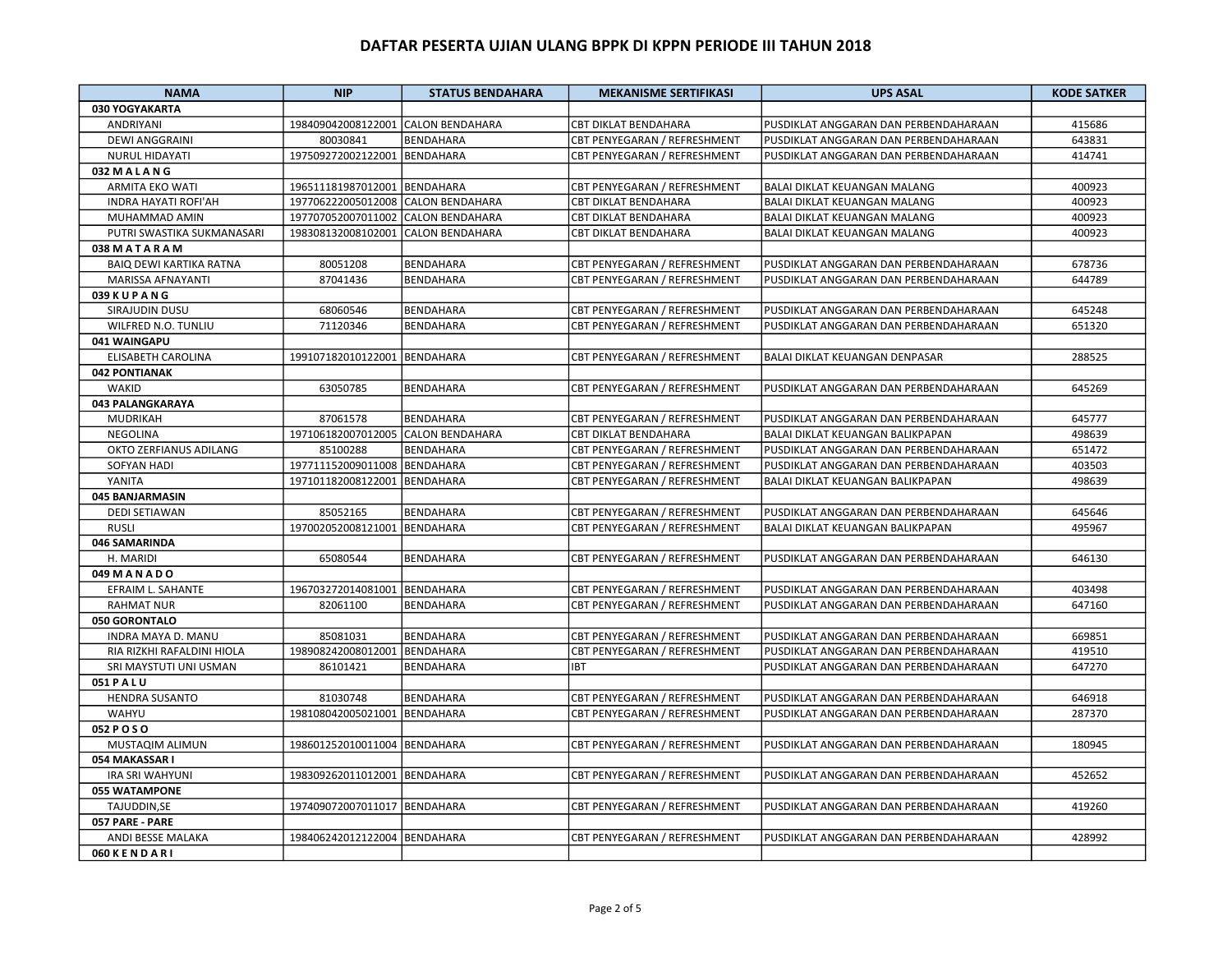| <b>NAMA</b>               | <b>NIP</b>                   | <b>STATUS BENDAHARA</b> | <b>MEKANISME SERTIFIKASI</b> | <b>UPS ASAL</b>                       | <b>KODE SATKER</b> |
|---------------------------|------------------------------|-------------------------|------------------------------|---------------------------------------|--------------------|
| ARNI                      | 197410102007012024 BENDAHARA |                         | CBT PENYEGARAN / REFRESHMENT | PUSDIKLAT ANGGARAN DAN PERBENDAHARAAN | 209255             |
| <b>ASDAR</b>              | 74030084                     | <b>BENDAHARA</b>        | CBT PENYEGARAN / REFRESHMENT | PUSDIKLAT ANGGARAN DAN PERBENDAHARAAN | 646840             |
| NI KADE KARMIATI          | 74060184                     | <b>BENDAHARA</b>        | CBT PENYEGARAN / REFRESHMENT | PUSDIKLAT ANGGARAN DAN PERBENDAHARAAN | 646808             |
| 061 A M B O N             |                              |                         |                              |                                       |                    |
| <b>FACHRUL BAILUSSY</b>   | 82050910                     | <b>BENDAHARA</b>        | CBT PENYEGARAN / REFRESHMENT | PUSDIKLAT ANGGARAN DAN PERBENDAHARAAN | 647451             |
| JOHANNIS EDWIN HETHARIE   | 196309252002121004           | <b>BENDAHARA</b>        | CBT PENYEGARAN / REFRESHMENT | BALAI DIKLAT KEUANGAN MALANG          | 496375             |
| SUKMA LATUCONSINA         | 198212302011012008           | <b>BENDAHARA</b>        | CBT PENYEGARAN / REFRESHMENT | PUSDIKLAT ANGGARAN DAN PERBENDAHARAAN | 419279             |
| YAPHI KALAHATU            | 84120433                     | <b>BENDAHARA</b>        | CBT PENYEGARAN / REFRESHMENT | PUSDIKLAT ANGGARAN DAN PERBENDAHARAAN | 647355             |
| 062 TERNATE               |                              |                         |                              |                                       |                    |
| <b>GUWAN D. TOMANGOLA</b> | 87010428                     | <b>BENDAHARA</b>        | CBT PENYEGARAN / REFRESHMENT | PUSDIKLAT ANGGARAN DAN PERBENDAHARAAN | 669982             |
| NASRULLAH                 | 90110270                     | <b>BENDAHARA</b>        | CBT PENYEGARAN / REFRESHMENT | PUSDIKLAT ANGGARAN DAN PERBENDAHARAAN | 647465             |
| <b>NURLAN S. UMAR</b>     | 86120301                     | BENDAHARA               | CBT PENYEGARAN / REFRESHMENT | PUSDIKLAT ANGGARAN DAN PERBENDAHARAAN | 669930             |
| YULASTRI                  | 198007092008042001           | <b>BENDAHARA</b>        | CBT PENYEGARAN / REFRESHMENT | PUSDIKLAT ANGGARAN DAN PERBENDAHARAAN | 452595             |
| 063 JAYAPURA              |                              |                         |                              |                                       |                    |
| ACHMAD                    | 81070979                     | <b>BENDAHARA</b>        | CBT PENYEGARAN / REFRESHMENT | PUSDIKLAT ANGGARAN DAN PERBENDAHARAAN | 679237             |
| <b>HENDRA</b>             | 84040242                     | <b>BENDAHARA</b>        | CBT PENYEGARAN / REFRESHMENT | PUSDIKLAT ANGGARAN DAN PERBENDAHARAAN | 647664             |
| SUHADI                    | 73030401                     | <b>BENDAHARA</b>        | CBT PENYEGARAN / REFRESHMENT | PUSDIKLAT ANGGARAN DAN PERBENDAHARAAN | 647561             |
| 064 B I A K               |                              |                         |                              |                                       |                    |
| ALEKSANDER ARONGGEAR      | 197804252002121003 BENDAHARA |                         | CBT PENYEGARAN / REFRESHMENT | PUSDIKLAT ANGGARAN DAN PERBENDAHARAAN | 287782             |
| 065 MANOKWARI             |                              |                         |                              |                                       |                    |
| <b>HERMAN PRASTYA 2</b>   | 197309071998031002 BENDAHARA |                         | CBT PENYEGARAN / REFRESHMENT | PUSDIKLAT ANGGARAN DAN PERBENDAHARAAN | 465675             |
| <b>WAWAN RAHYUDI</b>      | 197502132009091003           | <b>BENDAHARA</b>        | CBT PENYEGARAN / REFRESHMENT | PUSDIKLAT ANGGARAN DAN PERBENDAHARAAN | 330173             |
| 066 S O R O N G           |                              |                         |                              |                                       |                    |
| YENTY PRINCE SOSELISA     | 198406182009012006 BENDAHARA |                         | CBT PENYEGARAN / REFRESHMENT | PUSDIKLAT ANGGARAN DAN PERBENDAHARAAN | 429511             |
| 075 RANTAU PRAPAT         |                              |                         |                              |                                       |                    |
|                           |                              |                         | <b>IBT</b>                   | PUSDIKLAT ANGGARAN DAN PERBENDAHARAAN |                    |
| RUSMAN SANTOSA            | 66060083                     | BENDAHARA               |                              |                                       | 640469             |
| <b>085 N A B I R E</b>    |                              |                         |                              |                                       |                    |
| TRI SELVIANA S. SAMON     | 198909072011012007 BENDAHARA |                         | CBT PENYEGARAN / REFRESHMENT | PUSDIKLAT ANGGARAN DAN PERBENDAHARAAN | 429558             |
| 086 KARAWANG              |                              |                         |                              |                                       |                    |
| <b>ABDUL KHALIM</b>       | 74020255                     | <b>BENDAHARA</b>        | <b>IBT</b>                   | PUSDIKLAT ANGGARAN DAN PERBENDAHARAAN | 643000             |
| 088 JAKARTA III           |                              |                         |                              |                                       |                    |
| ADITIA MAULANA DARMAWAN   | 95020191                     | BENDAHARA               | CBT PENYEGARAN / REFRESHMENT | PUSDIKLAT ANGGARAN DAN PERBENDAHARAAN | 642157             |
| CAHYO WINARNO             | 197010242005011001           | <b>BENDAHARA</b>        | CBT PENYEGARAN / REFRESHMENT | PUSDIKLAT ANGGARAN DAN PERBENDAHARAAN | 682075             |
| <b>CIPTADI</b>            | 73050239                     | BENDAHARA               | CBT PENYEGARAN / REFRESHMENT | PUSDIKLAT ANGGARAN DAN PERBENDAHARAAN | 678494             |
| DENI WIJAYA UTAMA, SE     | 197910312002121002           | <b>BENDAHARA</b>        | CBT PENYEGARAN / REFRESHMENT | PUSDIKLAT ANGGARAN DAN PERBENDAHARAAN | 666845             |
| <b>ENI HARLIANI</b>       | 197801162005012002           | <b>BENDAHARA</b>        | CBT PENYEGARAN / REFRESHMENT | PUSDIKLAT ANGGARAN DAN PERBENDAHARAAN | 723006             |
| ERNI WIDI LESTARI         | 197007131993032008           | <b>BENDAHARA</b>        | CBT PENYEGARAN / REFRESHMENT | PUSDIKLAT ANGGARAN DAN PERBENDAHARAAN | 137590             |
| <b>FADELUN HARYANTO</b>   | 75070766                     | <b>BENDAHARA</b>        | CBT PENYEGARAN / REFRESHMENT | PUSDIKLAT ANGGARAN DAN PERBENDAHARAAN | 642136             |
| <b>FAJAR RAMDANI</b>      | 198406172008121001           | <b>BENDAHARA</b>        | CBT PENYEGARAN / REFRESHMENT | PUSDIKLAT ANGGARAN DAN PERBENDAHARAAN | 642232             |
| <b>HERU ADI NUGROHO</b>   | 198301242008011007           | <b>BENDAHARA</b>        | CBT PENYEGARAN / REFRESHMENT | PUSDIKLAT ANGGARAN DAN PERBENDAHARAAN | 690292             |
| I DEWA GEDE ALIT WIJAYA   | 197004091991031002           | <b>BENDAHARA</b>        | CBT PENYEGARAN / REFRESHMENT | PUSDIKLAT ANGGARAN DAN PERBENDAHARAAN | 690271             |
| I GUSTI PUTU DARMA        | 67070111                     | BENDAHARA               | CBT PENYEGARAN / REFRESHMENT | PUSDIKLAT ANGGARAN DAN PERBENDAHARAAN | 642576             |
| <b>JULIASMORO</b>         | 197707312002121001 BENDAHARA |                         | CBT PENYEGARAN / REFRESHMENT | PUSDIKLAT ANGGARAN DAN PERBENDAHARAAN | 419515             |
| KOEN ADI SURYO            | 198212062014091001           | <b>BENDAHARA</b>        | CBT PENYEGARAN / REFRESHMENT | PUSDIKLAT ANGGARAN DAN PERBENDAHARAAN | 361153             |
| <b>LANTUR SUBAGYO</b>     | 197105222001121002           | <b>BENDAHARA</b>        | CBT PENYEGARAN / REFRESHMENT | PUSDIKLAT ANGGARAN DAN PERBENDAHARAAN | 723006             |
| <b>LULUS RAHARJANTO</b>   | 197501072005011004 BENDAHARA |                         | CBT PENYEGARAN / REFRESHMENT | PUSDIKLAT ANGGARAN DAN PERBENDAHARAAN | 361153             |
| <b>MURNIATI</b>           | 197007131991032001           | <b>BENDAHARA</b>        | CBT PENYEGARAN / REFRESHMENT | PUSDIKLAT ANGGARAN DAN PERBENDAHARAAN | 361154             |
| NURSJAMSIAH               | 197709072006042001 BENDAHARA |                         | CBT PENYEGARAN / REFRESHMENT | PUSDIKLAT ANGGARAN DAN PERBENDAHARAAN | 666870             |
| POPON KORIBAH             | 196703081994032001 BENDAHARA |                         | CBT PENYEGARAN / REFRESHMENT | PUSDIKLAT ANGGARAN DAN PERBENDAHARAAN | 690292             |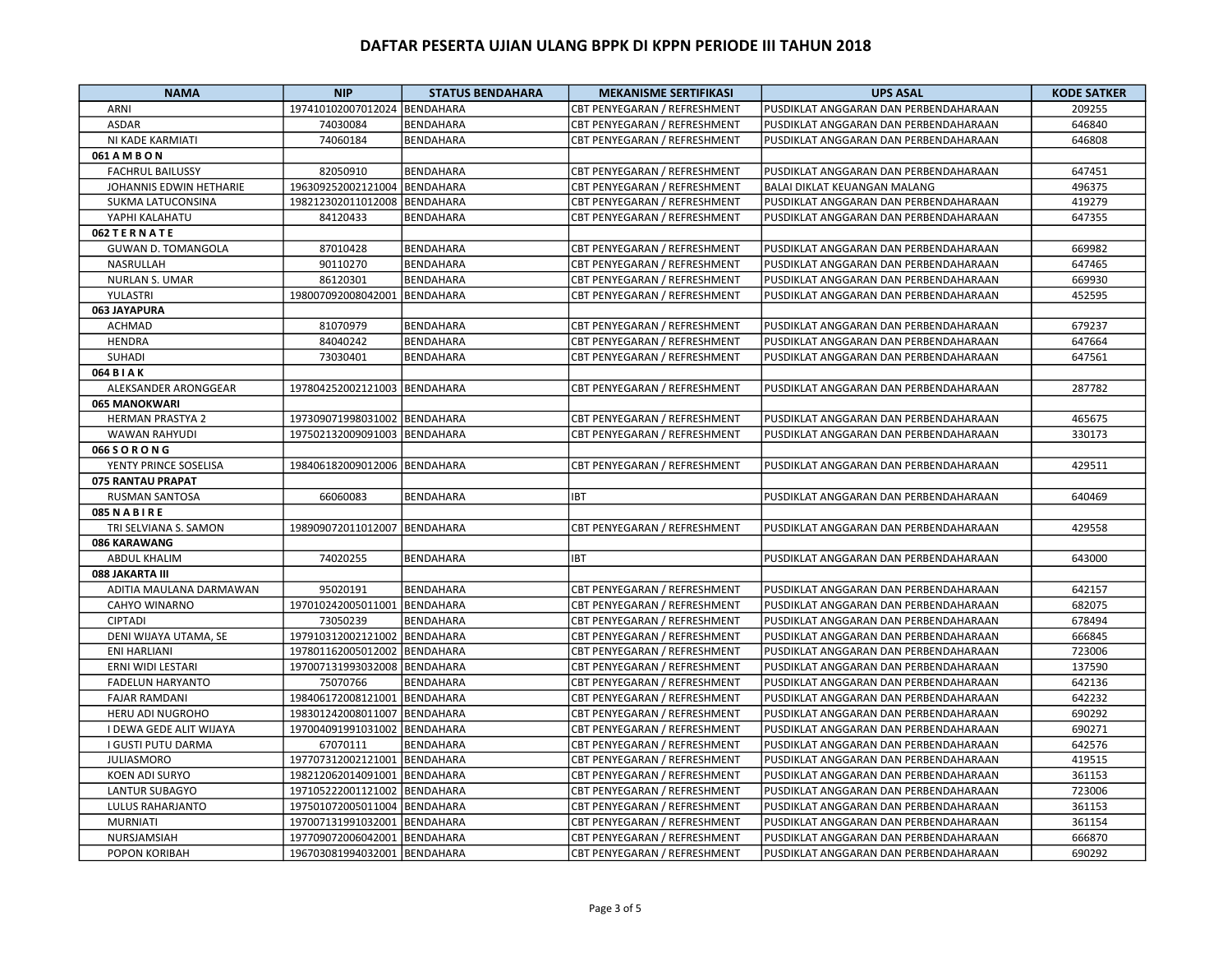| <b>NAMA</b>               | <b>NIP</b>                         | <b>STATUS BENDAHARA</b> | <b>MEKANISME SERTIFIKASI</b> | <b>UPS ASAL</b>                         | <b>KODE SATKER</b> |
|---------------------------|------------------------------------|-------------------------|------------------------------|-----------------------------------------|--------------------|
| PURWO ARIANDONO           | 87061514                           | BENDAHARA               | <b>IBT</b>                   | PUSDIKLAT ANGGARAN DAN PERBENDAHARAAN   | 642424             |
| <b>RAMA PUTRA</b>         | 84060401                           | <b>CALON BENDAHARA</b>  | <b>CBT DIKLAT BENDAHARA</b>  | PUSDIKLAT ANGGARAN DAN PERBENDAHARAAN   | 642403             |
| SAMSUDIN                  | 196408211988031001                 | <b>BENDAHARA</b>        | CBT PENYEGARAN / REFRESHMENT | PUSDIKLAT ANGGARAN DAN PERBENDAHARAAN   | 414726             |
| SUPRIYANTA WIBAWA         | 196512261990021001                 | <b>BENDAHARA</b>        | CBT PENYEGARAN / REFRESHMENT | PUSDIKLAT ANGGARAN DAN PERBENDAHARAAN   | 419515             |
| 095 BANDUNG II            |                                    |                         |                              |                                         |                    |
| SUNARDI                   | 196501012006041002                 | <b>BENDAHARA</b>        | CBT PENYEGARAN / REFRESHMENT | BALAI DIKLAT KEUANGAN BALIKPAPAN        | 400837             |
| 098 MOJOKERTO             |                                    |                         |                              |                                         |                    |
| PAINI                     | 77080392                           | <b>BENDAHARA</b>        | CBT PENYEGARAN / REFRESHMENT | PUSDIKLAT ANGGARAN DAN PERBENDAHARAAN   | 642541             |
| <b>105 KUTACANE</b>       |                                    |                         |                              |                                         |                    |
| ANDISSI EKA PUTRI, SST    | 199409102017012001                 | <b>BENDAHARA</b>        | CBT PENYEGARAN / REFRESHMENT | PUSDIKLAT ANGGARAN DAN PERBENDAHARAAN   | 667090             |
| 111 RUTENG                |                                    |                         |                              |                                         |                    |
| I MADE PAMUJI ARTHA       | 83120657                           | <b>BENDAHARA</b>        | CBT PENYEGARAN / REFRESHMENT | PUSDIKLAT ANGGARAN DAN PERBENDAHARAAN   | 665421             |
| 112 TOBELO                |                                    |                         |                              |                                         |                    |
| YISWI ABYATAR DEBETURU    | 197708262011011003                 | <b>BENDAHARA</b>        | CBT PENYEGARAN / REFRESHMENT | BALAI DIKLAT KEUANGAN BALIKPAPAN        | 413642             |
| 120 D U M A I             |                                    |                         |                              |                                         |                    |
| KURNIASIH                 | 198907292010122004                 | <b>BENDAHARA</b>        | CBT PENYEGARAN / REFRESHMENT | PUSDIKLAT ANGGARAN DAN PERBENDAHARAAN   | 521580             |
| 121 M A N N A             |                                    |                         |                              |                                         |                    |
| M. FAHREZA                | 198306292010011010 BENDAHARA       |                         | CBT PENYEGARAN / REFRESHMENT | BALAI DIKLAT KEUANGAN PALEMBANG         | 308014             |
| <b>127 TANGERANG</b>      |                                    |                         |                              |                                         |                    |
| SYAIFUL RODJALI           | 82070642                           | BENDAHARA               | <b>IBT</b>                   | PUSDIKLAT ANGGARAN DAN PERBENDAHARAAN   | 665360             |
| <b>128 SUKABUMI</b>       |                                    |                         |                              |                                         |                    |
| <b>ALIH PERMANA</b>       | 91080226                           | <b>BENDAHARA</b>        | CBT PENYEGARAN / REFRESHMENT | PUSDIKLAT ANGGARAN DAN PERBENDAHARAAN   | 642555             |
| <b>FARRAHDINA TANJUNG</b> | 198004042008012036 CALON BENDAHARA |                         | <b>CBT DIKLAT BENDAHARA</b>  | PUSDIKLAT ANGGARAN DAN PERBENDAHARAAN   | 416258             |
| YANYAN SOFYAN             | 79010118                           | <b>BENDAHARA</b>        | <b>IBT</b>                   | PUSDIKLAT ANGGARAN DAN PERBENDAHARAAN   | 654940             |
| 135 SURABAYA II           |                                    |                         |                              |                                         |                    |
| <b>ANIS ARIFIN</b>        | 72040685                           | <b>BENDAHARA</b>        | CBT PENYEGARAN / REFRESHMENT | PUSDIKLAT ANGGARAN DAN PERBENDAHARAAN   | 644065             |
| KHOIRUL HUDA              | 70070323                           | BENDAHARA               | CBT PENYEGARAN / REFRESHMENT | PUSDIKLAT ANGGARAN DAN PERBENDAHARAAN   | 644459             |
| RITA AGUSTINA             | 73080067                           | <b>BENDAHARA</b>        | CBT PENYEGARAN / REFRESHMENT | PUSDIKLAT ANGGARAN DAN PERBENDAHARAAN   | 643941             |
| <b>136 MAKASSAR II</b>    |                                    |                         |                              |                                         |                    |
| ARNAN                     | 67060197                           | <b>BENDAHARA</b>        | CBT PENYEGARAN / REFRESHMENT | PUSDIKLAT ANGGARAN DAN PERBENDAHARAAN   | 646400             |
| MILKA P. RAMMA            | 196708121998032004                 | <b>BENDAHARA</b>        | CBT PENYEGARAN / REFRESHMENT | PUSDIKLAT ANGGARAN DAN PERBENDAHARAAN   | 679084             |
| <b>RISMAL NASIR</b>       | 82110103                           | <b>BENDAHARA</b>        | CBT PENYEGARAN / REFRESHMENT | PUSDIKLAT ANGGARAN DAN PERBENDAHARAAN   | 646261             |
| <b>137 BATAM</b>          |                                    |                         |                              |                                         |                    |
| FEBRI YANI MANULLANG      | 93020489                           | <b>CALON BENDAHARA</b>  | CBT DIKLAT BENDAHARA         | PUSDIKLAT ANGGARAN DAN PERBENDAHARAAN   | 669371             |
| 138 S E R U I             |                                    |                         |                              |                                         |                    |
| <b>JEFRI KOIREWOA</b>     | 197706282006041001                 | <b>BENDAHARA</b>        | CBT PENYEGARAN / REFRESHMENT | BALAI DIKLAT KEUANGAN DENPASAR          | 559569             |
| 139 JAKARTA V             |                                    |                         |                              |                                         |                    |
| ERNA HIKMAYATI            | 196803232008122001                 | <b>BENDAHARA</b>        | CBT PENYEGARAN / REFRESHMENT | BALAI DIKLAT KEUANGAN YOGYAKARTA        | 498781             |
| MEILIJA WIDJAJATI         | 197105052007012002                 | <b>BENDAHARA</b>        | CBT PENYEGARAN / REFRESHMENT | <b>BALAI DIKLAT KEUANGAN YOGYAKARTA</b> | 400718             |
| <b>WITONO</b>             | 196807271991031003                 | <b>BENDAHARA</b>        | CBT PENYEGARAN / REFRESHMENT | BALAI DIKLAT KEUANGAN YOGYAKARTA        | 622213             |
| 141 T I M I K A           |                                    |                         |                              |                                         |                    |
| <b>ELIESER YOM 2</b>      | 198609092009121003                 | <b>BENDAHARA</b>        | CBT PENYEGARAN / REFRESHMENT | PUSDIKLAT ANGGARAN DAN PERBENDAHARAAN   | 449484             |
| <b>KRISTANTO</b>          | 198208042009121007                 | <b>BENDAHARA</b>        | CBT PENYEGARAN / REFRESHMENT | PUSDIKLAT ANGGARAN DAN PERBENDAHARAAN   | 518206             |
| <b>143 KUALA TUNGKAL</b>  |                                    |                         |                              |                                         |                    |
| <b>MISRANI</b>            | 199001132015031004                 | <b>BENDAHARA</b>        | CBT PENYEGARAN / REFRESHMENT | BALAI DIKLAT KEUANGAN PALEMBANG         | 402205             |
| <b>NORA</b>               | 198110072012122002                 | <b>BENDAHARA</b>        | <b>IBT</b>                   | BALAI DIKLAT KEUANGAN PALEMBANG         | 098917             |
| <b>144 LAHAT</b>          |                                    |                         |                              |                                         |                    |
| <b>HERIYANTO</b>          | 197605032007011001                 | <b>BENDAHARA</b>        | CBT PENYEGARAN / REFRESHMENT | <b>BALAI DIKLAT KEUANGAN PALEMBANG</b>  | 098991             |
| <b>154 AMLAPURA</b>       |                                    |                         |                              |                                         |                    |